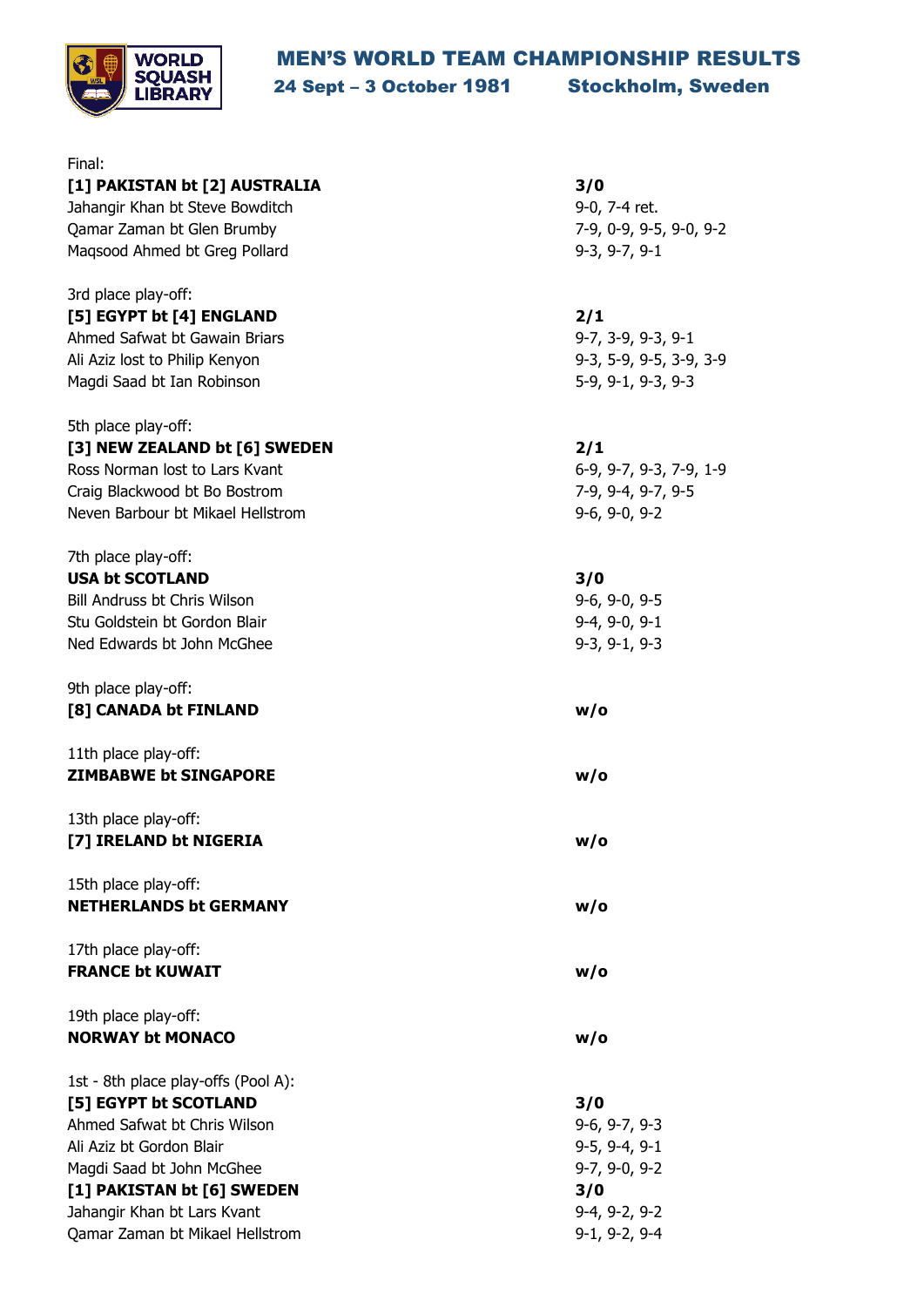Magsood Ahmed bt [Johan Stockenberg](http://www.squashinfo.com/players/6408-johan-stockenberg) 9-1, 9-0, 9-2 **[5] EGYPT bt [6] SWEDEN 3/0** [Ahmed Safwat](http://www.squashinfo.com/players/4425-ahmed-safwat) bt [Lars Kvant](http://www.squashinfo.com/players/4424-lars-kvant) 1997, 10-8, 9-3 [Ali Aziz](http://www.squashinfo.com/players/4423-ali-aziz) bt [Bo Bostrom](http://www.squashinfo.com/players/4661-bo-bostrom) 10-8, 9-5, 4-9, 5-9, 9-6 [Magdi Saad](http://www.squashinfo.com/players/1842-magdi-saad) bt [Mikael Hellstrom](http://www.squashinfo.com/players/4662-mikael-hellstrom) **6-9, 9-6, 9-2, 9-1 [1] PAKISTAN bt SCOTLAND 3/0** [Jahangir Khan](http://www.squashinfo.com/players/833-jahangir-khan) bt [Chris Wilson](http://www.squashinfo.com/players/6425-chris-wilson) 9-2, 9-1, 9-2 [Qamar Zaman](http://www.squashinfo.com/players/1257-qamar-zaman) bt [Gordon Blair](http://www.squashinfo.com/players/17066-gordon-blair) 9-2, 9-0, 9-1 Magsood Ahmed bt [John McGhee](http://www.squashinfo.com/players/17067-john-mcghee) 9-3, 9-0, 9-6 **[1] PAKISTAN bt [5] EGYPT 3/0** [Jahangir Khan](http://www.squashinfo.com/players/833-jahangir-khan) bt [Ahmed Safwat](http://www.squashinfo.com/players/4425-ahmed-safwat) 9-1, 9-5, 9-3 [Qamar Zaman](http://www.squashinfo.com/players/1257-qamar-zaman) bt [Ali Aziz](http://www.squashinfo.com/players/4423-ali-aziz) **9-3, 9-4, 9-3** [Maqsood Ahmed](http://www.squashinfo.com/players/1258-maqsood-ahmed) bt [Magdi Saad](http://www.squashinfo.com/players/1842-magdi-saad) 9-4, 9-1, 9-0 **[6] SWEDEN bt SCOTLAND 3/0** [Lars Kvant](http://www.squashinfo.com/players/4424-lars-kvant) bt [Chris Wilson](http://www.squashinfo.com/players/6425-chris-wilson) 9-5, 4-9, 10-8, 9-7 Bo [Bostrom](http://www.squashinfo.com/players/4661-bo-bostrom) bt [Gordon Blair](http://www.squashinfo.com/players/17066-gordon-blair) 9-2, 9-2, 9-5 [Mikael Hellstrom](http://www.squashinfo.com/players/4662-mikael-hellstrom) bt [Duncan Macarthur](http://www.squashinfo.com/players/6467-duncan-macarthur) 9-2, 9-2, 9-5 Final positions: 1 Pakistan, 2 Egypt, 3 Sweden, 4 Scotland 1st - 8th place play-offs (Pool B):

**[2] AUSTRALIA bt [4] ENGLAND 2/1** [Steve Bowditch](http://www.squashinfo.com/players/4436-steve-bowditch) bt [Gawain Briars](http://www.squashinfo.com/players/1249-gawain-briars) 9-4, 9-3, 9-5 [Glen Brumby](http://www.squashinfo.com/players/1408-glen-brumby) lost to [Philip Kenyon](http://www.squashinfo.com/players/1256-philip-kenyon) and the state of the state of the S-7, 6-9, 7-9, 2-9 [Greg Pollard](http://www.squashinfo.com/players/1251-greg-pollard) bt [Ian Robinson](http://www.squashinfo.com/players/1935-ian-robinson) 10-8, 2-9, 9-2, 9-5 **[3] NEW ZEALAND bt USA 3/0** [Ross Norman](http://www.squashinfo.com/players/1245-ross-norman) bt [Bill Andruss](http://www.squashinfo.com/players/9229-bill-andruss) **9-2, 9-1, 9-5** [Craig Blackwood](http://www.squashinfo.com/players/4660-craig-blackwood) bt [Stu Goldstein](http://www.squashinfo.com/players/16264-stu-goldstein) 9-1, 6-9, 9-0, 9-1 [Neven Barbour](http://www.squashinfo.com/players/4663-neven-barbour) bt [Ted Gross](http://www.squashinfo.com/players/17068-ted-gross) 5-9, 9-3, 9-2, 9-2 **[2] AUSTRALIA bt USA 3/0** [Steve Bowditch](http://www.squashinfo.com/players/4436-steve-bowditch) bt [Bill Andruss](http://www.squashinfo.com/players/9229-bill-andruss) 9-0, 9-4, 9-2 [Glen Brumby](http://www.squashinfo.com/players/1408-glen-brumby) bt [Ned Edwards](http://www.squashinfo.com/players/1341-ned-edwards) **2-9, 9-2, 9-0, 9-2** [Ross Thorne](http://www.squashinfo.com/players/1250-ross-thorne) bt [Ted Gross](http://www.squashinfo.com/players/17068-ted-gross) **6-4** and the Cross 10-8, 9-4 and the Second 1-8, 9-4 and 1-8, 9-4 **[4] ENGLAND bt [3] NEW ZEALAND 2/1** [Gawain Briars](http://www.squashinfo.com/players/1249-gawain-briars) lost to [Ross Norman](http://www.squashinfo.com/players/1245-ross-norman) 10-8, 9-1, 7-9, 2-9, 1-9 [Philip Kenyon](http://www.squashinfo.com/players/1256-philip-kenyon) bt [Craig Blackwood](http://www.squashinfo.com/players/4660-craig-blackwood) 9-5, 9-4, 9-3 [Ian Robinson](http://www.squashinfo.com/players/1935-ian-robinson) bt [Neven Barbour](http://www.squashinfo.com/players/4663-neven-barbour) 19-7, 9-6, 9-2 **[2] AUSTRALIA bt [3] NEW ZEALAND 2/1** [Steve Bowditch](http://www.squashinfo.com/players/4436-steve-bowditch) bt [Ross Norman](http://www.squashinfo.com/players/1245-ross-norman) 7-9, 4-9, 9-6, 9-3, 10-8 [Glen Brumby](http://www.squashinfo.com/players/1408-glen-brumby) lost to [Craig Blackwood](http://www.squashinfo.com/players/4660-craig-blackwood) 6-9, 9-1, 7-9, 9-1, 7-9 [Greg Pollard](http://www.squashinfo.com/players/1251-greg-pollard) bt [Neven Barbour](http://www.squashinfo.com/players/4663-neven-barbour) 1994 1996 1997 1998 9-1, 9-0, 9-2 **[4] ENGLAND bt USA 3/0** [Gawain Briars](http://www.squashinfo.com/players/1249-gawain-briars) bt [Stu Goldstein](http://www.squashinfo.com/players/16264-stu-goldstein) 1-9, 4-9, 9-7, 9-0, 9-0 [Philip Kenyon](http://www.squashinfo.com/players/1256-philip-kenyon) bt [Ned Edwards](http://www.squashinfo.com/players/1341-ned-edwards) 9-3, 9-0, 9-1 [Ian Robinson](http://www.squashinfo.com/players/1935-ian-robinson) bt [Ted Gross](http://www.squashinfo.com/players/17068-ted-gross) 9-4, 9-4, 9-1 Final positions: 1 Australia, 2 England, 3 New Zealand, 4 USA

| 9th - 16th place play-offs:    |     |
|--------------------------------|-----|
| [8] CANADA bt NETHERLANDS      | w/o |
| <b>ZIMBABWE bt NIGERIA</b>     | w/o |
| [8] CANADA bt ZIMBABWE         | w/o |
| <b>NIGERIA bt NETHERLANDS</b>  | w/o |
| <b>ZIMBABWE bt NETHERLANDS</b> | w/o |
| [8] CANADA bt NIGERIA          | w/o |
| [7] IRELAND bt GERMANY         | w/o |
| <b>FINLAND bt SINGAPORE</b>    | w/o |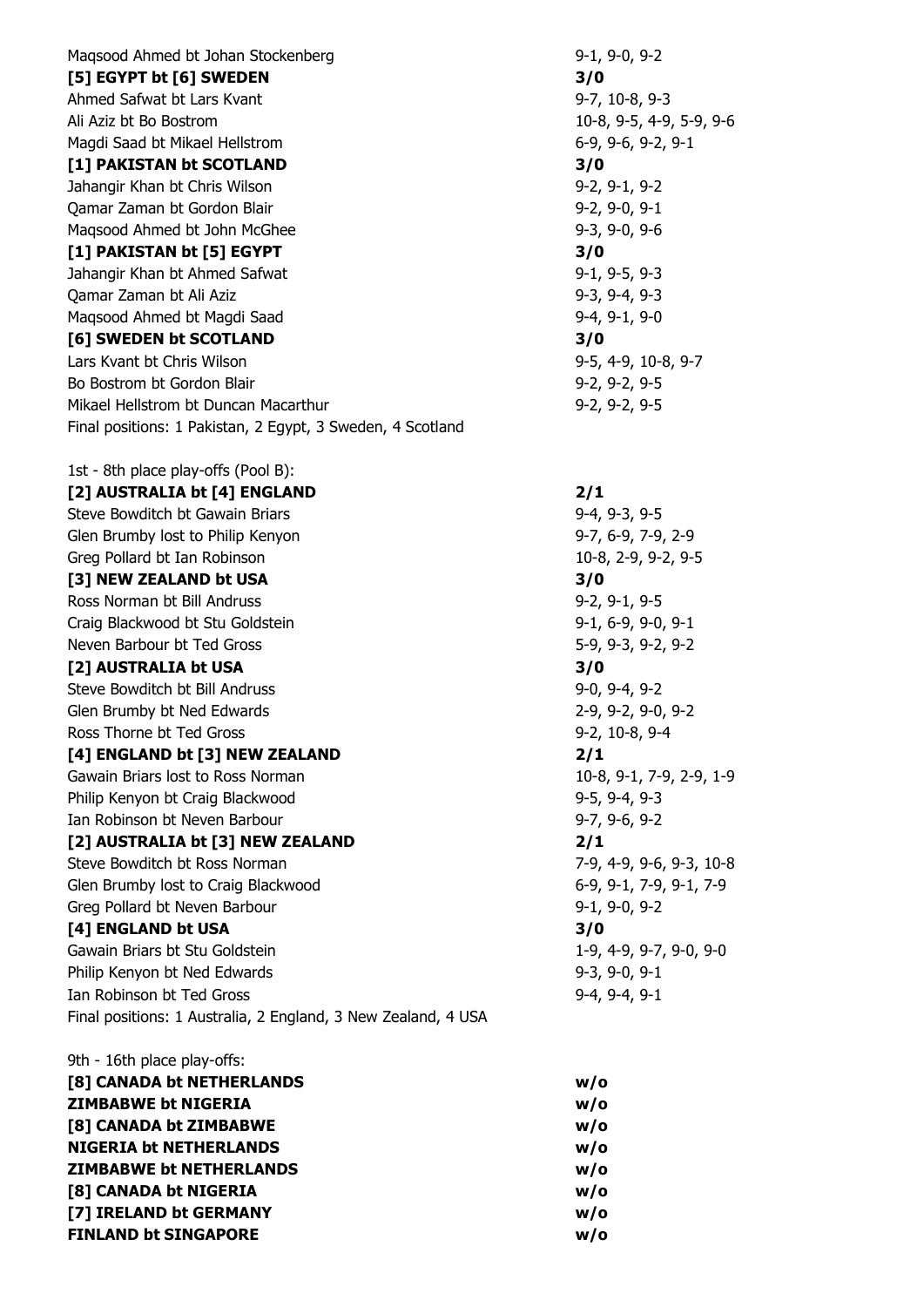| <b>SINGAPORE bt [7] IRELAND</b>                               | w/o        |
|---------------------------------------------------------------|------------|
| <b>FINLAND bt GERMANY</b>                                     | w/o        |
| <b>SINGAPORE bt GERMANY</b>                                   | w/o        |
| <b>FINLAND bt [7] IRELAND</b>                                 | w/o        |
| 17th - 24th place play-offs:                                  |            |
| <b>FRANCE bt MONACO</b>                                       | w/o        |
| <b>KUWAIT bt NORWAY</b>                                       | w/o        |
| <b>KUWAIT bt MONACO</b>                                       | w/o        |
| <b>FRANCE bt NORWAY</b>                                       | w/o        |
| <b>FRANCE bt KUWAIT</b>                                       | w/o        |
| <b>NORWAY bt MONACO</b><br>*****                              | w/o        |
| Qualifying rounds - Pool A:                                   |            |
| [1] PAKISTAN bt USA                                           | w/o        |
| [8] CANADA bt SINGAPORE                                       | w/o        |
| <b>USA bt SINGAPORE</b>                                       | w/o        |
| [1] PAKISTAN bt SINGAPORE                                     | w/o        |
| [1] PAKISTAN bt [8] CANADA                                    | w/o        |
| <b>USA bt [8] CANADA</b>                                      | w/o        |
| Pool B:                                                       |            |
| [2] AUSTRALIA bt MONACO                                       | w/o        |
| <b>SCOTLAND bt ZIMBABWE</b>                                   | w/o        |
| [2] AUSTRALIA bt ZIMBABWE                                     | w/o        |
| [7] IRELAND bt MONACO                                         | w/o        |
| <b>SCOTLAND bt [7] IRELAND</b>                                | w/o        |
| <b>ZIMBABWE bt MONACO</b>                                     | w/o        |
| [2] AUSTRALIA bt [7] IRELAND                                  | w/o        |
| <b>SCOTLAND bt MONACO</b>                                     | w/o        |
| [7] IRELAND bt ZIMBABWE                                       | w/o        |
| [2] AUSTRALIA bt SCOTLAND                                     | w/o        |
| Pool C:                                                       |            |
| [3] NEW ZEALAND bt NETHERLANDS                                | w/o        |
| [6] SWEDEN bt NORWAY                                          | w/o        |
| <b>FINLAND bt FRANCE</b>                                      | w/o        |
| [3] NEW ZEALAND bt FRANCE                                     | w/o        |
| [6] SWEDEN bt NETHERLANDS                                     | w/o        |
| <b>FINLAND bt NETHERLANDS</b>                                 | w/o        |
| [3] NEW ZEALAND bt NORWAY                                     | w/o        |
| [6] SWEDEN bt FINLAND                                         | w/o        |
| <b>NETHERLANDS bt FRANCE</b><br><b>FINLAND bt NETHERLANDS</b> | w/o        |
|                                                               | w/o        |
| [3] NEW ZEALAND bt [6] SWEDEN<br>[3] NEW ZEALAND bt FINLAND   | w/o        |
|                                                               | w/o        |
| [6] SWEDEN bt FRANCE<br><b>FRANCE bt NORWAY</b>               | w/o<br>w/o |
| <b>NETHERLANDS bt NORWAY</b>                                  | w/o        |
| Pool D:                                                       |            |
| [4] ENGLAND bt NIGERIA                                        | w/o        |
| <b>GERMANY bt KUWAIT</b>                                      | w/o        |
| [4] ENGLAND bt GERMANY                                        | w/o        |
| [5] EGYPT bt KUWAIT                                           | w/o        |
|                                                               |            |